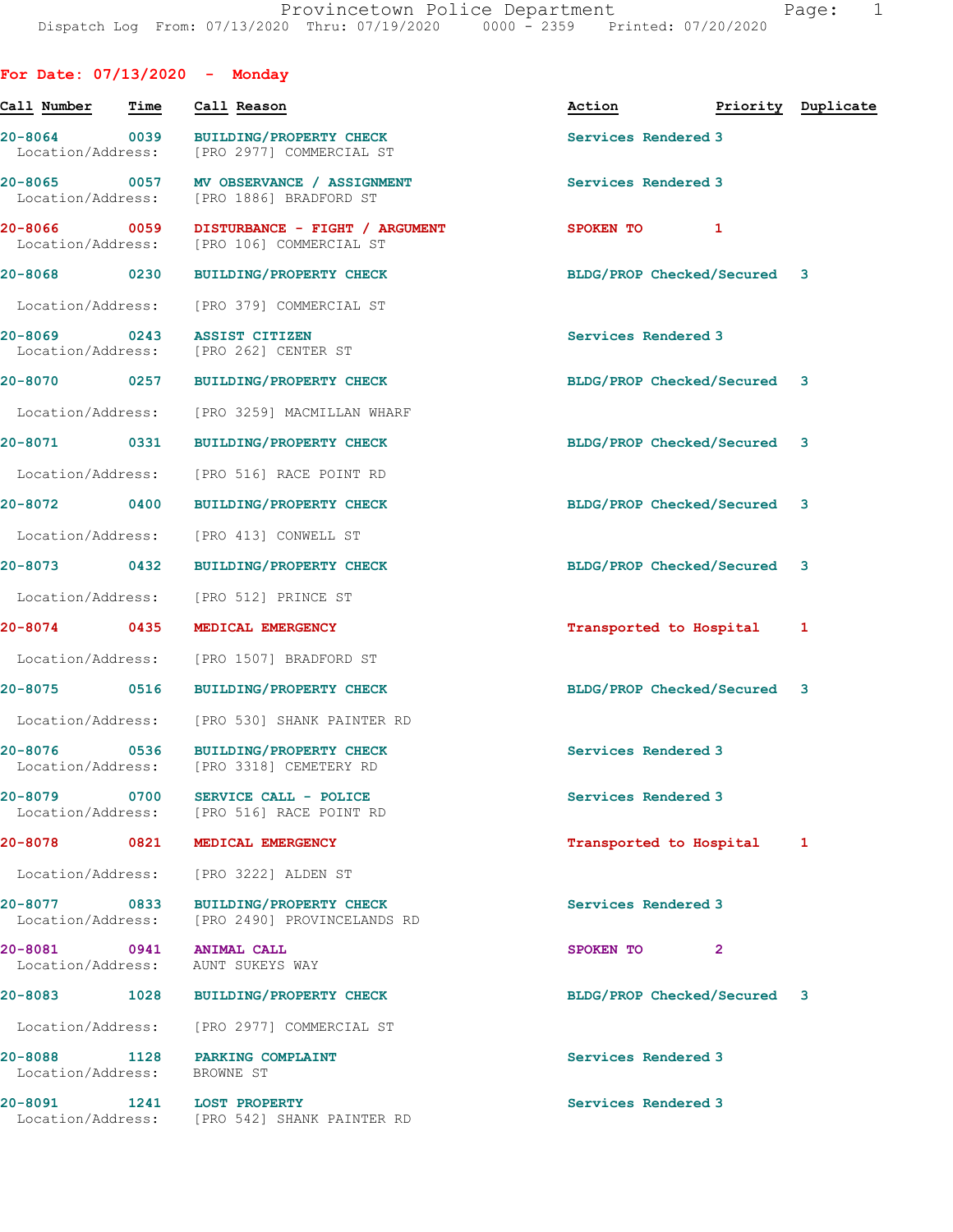|                                                                            | DISPACUL DOG TIOM. 077IJ/ZUZU INIU. 077IJ/ZUZU                                               | UUUU LJJJ                          |  |
|----------------------------------------------------------------------------|----------------------------------------------------------------------------------------------|------------------------------------|--|
| Location/Address: ROUTE 6 + SNAIL RD                                       | 20-8090 1254 MV OBSERVANCE / ASSIGNMENT                                                      | Services Rendered 3                |  |
| 20-8092 1254 MV STOP                                                       | Location/Address: ROUTE 6 + CONWELL ST                                                       | <b>VERBAL WARNING 3</b>            |  |
| 20-8093 1317 MV STOP                                                       |                                                                                              | Citation / Warning Issued 3        |  |
|                                                                            | Location/Address: ROUTE 6 + SHANK PAINTER RD                                                 |                                    |  |
| 20-8094 1336 MV HIT & RUN                                                  | Location/Address: [PRO 370] COMMERCIAL ST                                                    | Services Rendered 2                |  |
| 20-8100 1542 MV STOP<br>Location/Address: [TRU 310] ROUTE 6                |                                                                                              | Services Rendered 3                |  |
| 20-8101 1559 911 MISDIAL                                                   | Location/Address: [PRO 214] COMMERCIAL ST                                                    | Services Rendered 1                |  |
|                                                                            | 20-8102 1639 ASSIST DEPARTMENT / MUTUAL AID<br>Location/Address: [PRO 2490] PROVINCELANDS RD | Services Rendered 3                |  |
| 20-8103 1657 MEDICAL EMERGENCY                                             |                                                                                              | Transported to Hospital 1          |  |
|                                                                            | Location/Address: [PRO 440] HARRY KEMP WAY                                                   |                                    |  |
|                                                                            | 20-8106 1801 PARKING GATE MALFUNCTION                                                        | Referred to Other Agency 3         |  |
|                                                                            | Location/Address: [PRO 526] RYDER ST EXT                                                     |                                    |  |
| 20-8107 1802 NOISE COMPLAINT                                               | Location/Address: [PRO 1841] NICKERSON ST                                                    | <b>VERBAL WARNING 3</b>            |  |
| 20-8108 1825 ANIMAL CALL                                                   | Location/Address: [PRO 571] ALDEN ST                                                         | Services Rendered 2                |  |
| 20-8109 2008 ALARM - FIRE                                                  | Location/Address: [PRO 4126] BRADFORD ST EXT                                                 | <b>False Alarm</b><br>$\mathbf{1}$ |  |
| 20-8110 2035 NOISE COMPLAINT                                               | Location/Address: [PRO 1775] COMMERCIAL ST                                                   | <b>VERBAL WARNING 3</b>            |  |
| 20-8113 2103 NOISE COMPLAINT                                               | Location/Address: [PRO 1775] COMMERCIAL ST                                                   | Services Rendered 3                |  |
|                                                                            | 20-8114 2137 MV OBSERVANCE / ASSIGNMENT<br>Location/Address: HOWLAND ST + BRADFORD ST        | Services Rendered 3                |  |
| 20-8115 2148 NOISE COMPLAINT                                               | Location/Address: [PRO 2598] BRADFORD ST EXT                                                 | Could Not Locate 3                 |  |
| 20-8116 2205                                                               | <b>NOISE COMPLAINT</b><br>Location/Address: [PRO 3756] COMMERCIAL ST                         | Could Not Locate 3                 |  |
| 20-8117 2213 MV COLLISION                                                  | Location/Address: PROVINCELANDS RD + BRADFORD ST EXT                                         | Unfounded<br>1                     |  |
| 20-8118 2244 MV STOP                                                       | Location/Address: [PRO 3296] SHANK PAINTER RD                                                | 3<br><b>VERBAL WARNING</b>         |  |
| 20-8120 2304 NOISE COMPLAINT<br>Location/Address: [PRO 3756] COMMERCIAL ST |                                                                                              | SPOKEN TO<br>3                     |  |

## For Date: 07/14/2020 - Tuesday

| $20 - 8123$<br>Location/Address: | 0151 | MV OBSERVANCE / ASSIGNMENT<br>[PRO 530] SHANK PAINTER RD | Services Rendered 3         |
|----------------------------------|------|----------------------------------------------------------|-----------------------------|
| 20-8124                          | 0239 | <b>BUILDING/PROPERTY CHECK</b>                           | BLDG/PROP Checked/Secured 3 |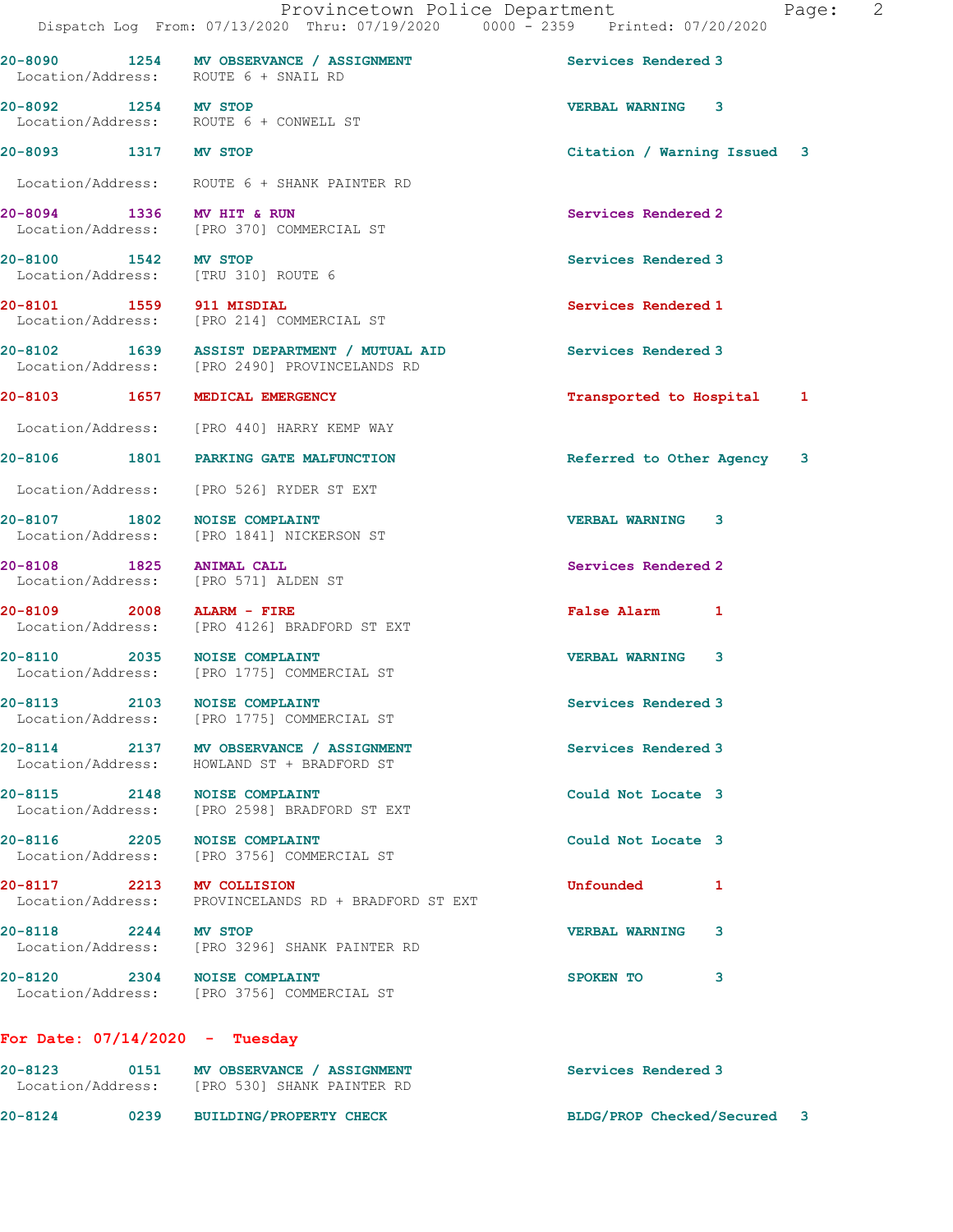20-8127 0341 BUILDING/PROPERTY CHECK Services Rendered 3<br>
Location/Address: [PRO 537] SHANK PAINTER RD [PRO 537] SHANK PAINTER RD 20-8128 0343 MV OBSERVANCE / ASSIGNMENT Services Rendered 3 Location/Address: RYDER ST + BRADFORD ST 20-8129 0441 MV OBSERVANCE / ASSIGNMENT Services Rendered 3 Location/Address: SHANK PAINTER RD + PROVINCE RD 20-8130 0459 BUILDING/PROPERTY CHECK Services Rendered 3 Location/Address: [PRO 2490] PROVINCELANDS RD 20-8132 0503 911 - GENERAL Services Rendered 1 Location/Address: COMMERCIAL ST 20-8131 0504 MV OBSERVANCE / ASSIGNMENT Services Rendered 3<br>
Location/Address: ROUTE 6 + SNAIL RD Location/Address: 20-8135 0612 ALARM - GENERAL Services Rendered 1 Location/Address: [PRO 2520] PRINCE ST 20-8134 0619 BUILDING/PROPERTY CHECK Services Rendered 3 Location/Address: [PRO 2499] RACE POINT RD 20-8133 0630 SERVICE CALL - POLICE Services Rendered 3 Location/Address: [PRO 516] RACE POINT RD 20-8136 0704 ASSIST DEPARTMENT / MUTUAL AID Services Rendered 3 Location/Address: [PRO 175] COMMERCIAL ST 20-8137 0726 BUILDING/PROPERTY CHECK Services Rendered 3<br>
Location/Address: [PRO 539] SHANK PAINTER RD [PRO 539] SHANK PAINTER RD 20-8138 0752 PARKING COMPLAINT Citation / Warning Issued 3 Location/Address: PLEASANT ST 20-8139 0851 ANIMAL CALL Services Rendered 2 Location/Address: [PRO 106] COMMERCIAL ST 20-8141 0922 911 - GENERAL SPOKEN TO 1 Location/Address: [PRO 4136] BRADFORD ST 20-8143 1024 ASSIST CITIZEN Services Rendered 3<br>
Location/Address: [PRO 542] SHANK PAINTER RD [PRO 542] SHANK PAINTER RD 20-8144 1054 911 - GENERAL SPOKEN TO 1 Location/Address: [PRO 3405] COMMERCIAL ST 20-8146 1126 BUILDING/PROPERTY CHECK Services Rendered 3 Location/Address: [PRO 2540] RACE POINT RD 20-8150 1229 MV OBSERVANCE / ASSIGNMENT Services Rendered 3 Location/Address: [PRO 3440] ROUTE 6 20-8156 1238 911 - GENERAL SPOKEN TO 1 Location/Address: [PRO 3598] WINSTON AVE

20-8155 1328 NOISE COMPLAINT **SPOKEN TO** 3 Location/Address: COURT ST

 Location/Address: [PRO 569] WINSLOW ST 20-8126 0338 BUILDING/PROPERTY CHECK Services Rendered 3 Location/Address: [PRO 3259] MACMILLAN WHARF

Location/Address: [PRO 488] MAYFLOWER ST

20-8157 1335 LARCENY / FORGERY / FRAUD Services Rendered 2

20-8125 0250 BUILDING/PROPERTY CHECK BLDG/PROP Checked/Secured 3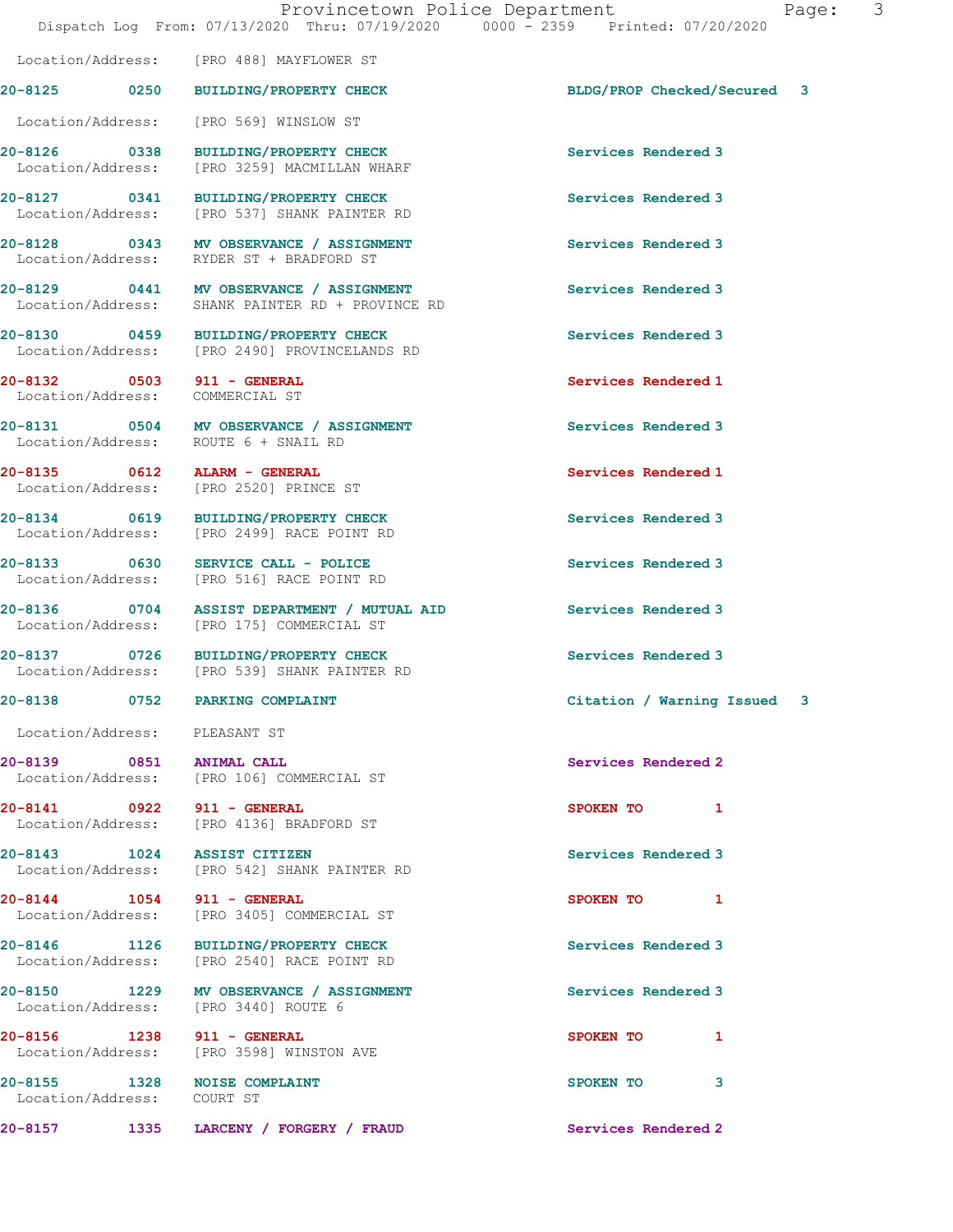|                                   |      |                                                                                          | Provincetown Police Department | 4<br>Page: |
|-----------------------------------|------|------------------------------------------------------------------------------------------|--------------------------------|------------|
|                                   |      | Dispatch Log From: 07/13/2020 Thru: 07/19/2020 0000 - 2359 Printed: 07/20/2020           |                                |            |
|                                   |      | Location/Address: [PRO 542] SHANK PAINTER RD                                             |                                |            |
| 20-8163 1524 MV HIT & RUN         |      | Location/Address: [PRO 1953] COMMERCIAL ST<br>Refer To Accident: 20-30-AC                | Services Rendered 2            |            |
| 20-8164 1536 VANDALISM            |      | Location/Address: [PRO 525] COMMERCIAL ST<br>Refer To Arrest: 20-64-AR                   | Arrest(s) Made 3               |            |
|                                   |      | 20-8165 1556 MEDICAL EMERGENCY                                                           | Transported to Hospital 1      |            |
|                                   |      | Location/Address: [PRO 440] HARRY KEMP WAY                                               |                                |            |
| $20 - 8166$                       |      | 1656 FOLLOW UP<br>Location/Address: [PRO 525] COMMERCIAL ST<br>Refer To Arrest: 20-64-AR | $\mathbf{2}$<br>FOLLOW UP      |            |
|                                   |      | 20-8169 1718 MV OBSERVANCE / ASSIGNMENT<br>Location/Address: [PRO 3440] ROUTE 6          | Services Rendered 3            |            |
| 20-8172 1922 MV STOP              |      |                                                                                          | Citation / Warning Issued 3    |            |
|                                   |      | Location/Address: FRANKLIN ST + BRADFORD ST                                              |                                |            |
|                                   |      | 20-8174 1943 ALARM - GENERAL                                                             | No Action Required             | 1          |
|                                   |      | Location/Address: [PRO 49] BRADFORD ST                                                   |                                |            |
|                                   |      | 20-8175 2007 NOISE COMPLAINT<br>Location/Address: [PRO 1038] OFF CONWELL ST              | <b>VERBAL WARNING 3</b>        |            |
|                                   |      | 20-8177 2129 MV OBSERVANCE / ASSIGNMENT<br>Location/Address: BRADFORD ST + HOWLAND ST    | Services Rendered 3            |            |
| 20-8179 2135 MV STOP              |      | Location/Address: [PRO 377] COMMERCIAL ST                                                | <b>VERBAL WARNING</b><br>3     |            |
|                                   |      | 20-8181 2226 ASSIST CITIZEN<br>Location/Address: [PRO 1215] COMMERCIAL ST                | Services Rendered 3            |            |
|                                   |      | For Date: $07/15/2020 -$ Wednesday                                                       |                                |            |
|                                   |      | 20-8184 0021 MV OBSERVANCE / ASSIGNMENT<br>Location/Address: BRADFORD ST + CONWELL ST    | Services Rendered 3            |            |
|                                   |      | 20-8185 0041 BUILDING/PROPERTY CHECK                                                     | BLDG/PROP Checked/Secured 3    |            |
| Location/Address:                 |      | [PRO 413] CONWELL ST                                                                     |                                |            |
| 20-8186 0102<br>Location/Address: |      | MV OBSERVANCE / ASSIGNMENT<br>[PRO 3912] SHANK PAINTER RD                                | Services Rendered 3            |            |
| Location/Address:                 |      | 20-8188 0144 MV OBSERVANCE / ASSIGNMENT<br>CONWELL ST + ROUTE 6                          | Services Rendered 3            |            |
| 20-8189 0159<br>Location/Address: |      | MEDICAL EMERGENCY<br>[PRO 350] COMMERCIAL ST                                             | PATIENT REFUSAL 1              |            |
| 20-8191 0243<br>Location/Address: |      | MV OBSERVANCE / ASSIGNMENT<br>SHANK PAINTER RD + PROVINCE RD                             | Services Rendered 3            |            |
| 20-8190 0251                      |      | <b>BUILDING/PROPERTY CHECK</b>                                                           | BLDG/PROP Checked/Secured 3    |            |
| Location/Address:                 |      | [PRO 3489] COMMERCIAL ST                                                                 |                                |            |
| 20-8192 0321                      |      | MV OBSERVANCE / ASSIGNMENT<br>Location/Address: [PRO 2494] BRADFORD ST                   | Services Rendered 3            |            |
| 20-8193                           | 0402 | <b>BUILDING/PROPERTY CHECK</b>                                                           | BLDG/PROP Checked/Secured 3    |            |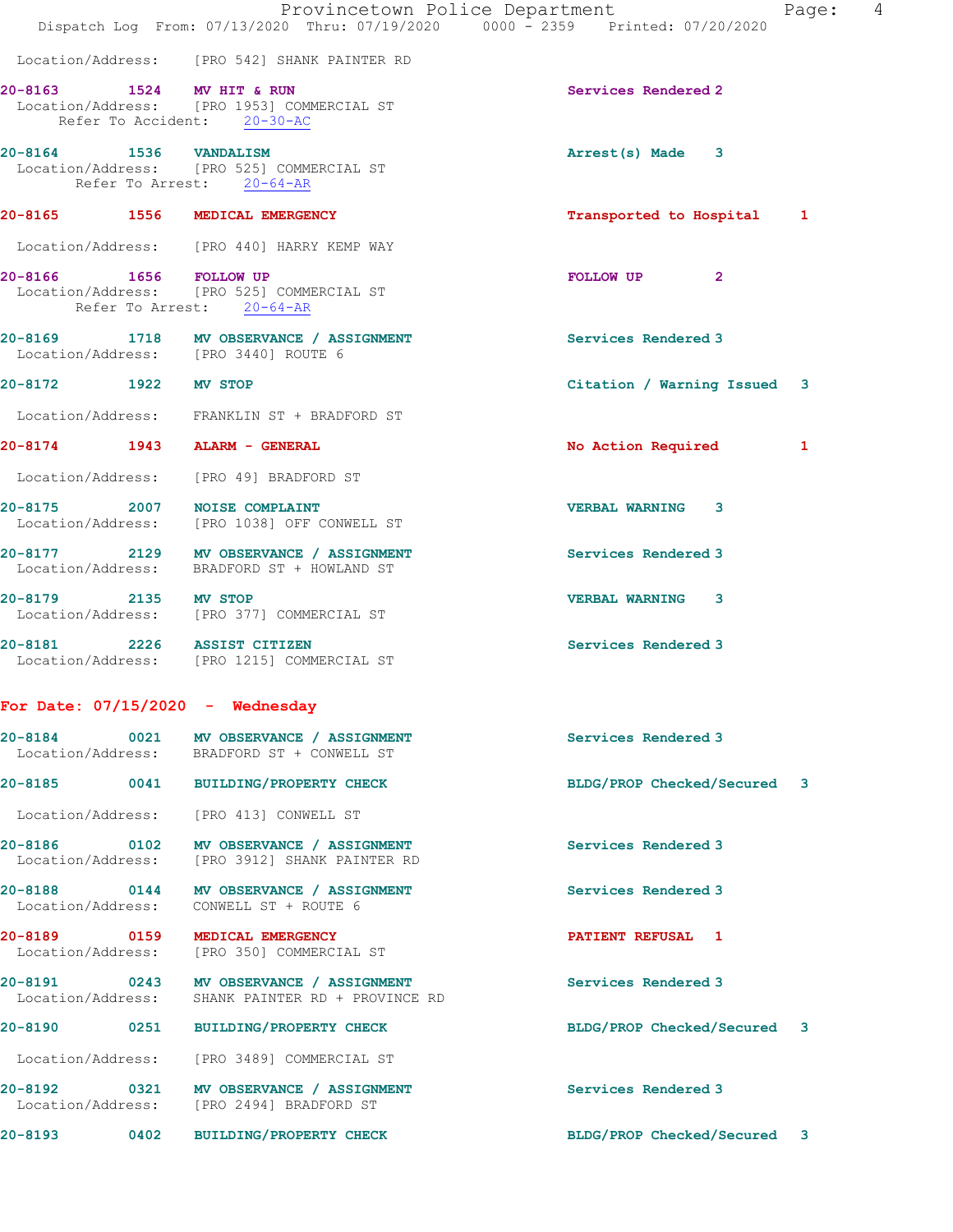20-8194 0430 ALARM - FIRE Referred to Other Agency 1

Location/Address: [PRO 1886] BRADFORD ST

Location/Address: [PRO 1892] SHANK PAINTER RD

20-8195 0458 BUILDING/PROPERTY CHECK BLDG/PROP Checked/Secured 3 Location/Address: [PRO 1645] HARRY KEMP WAY 20-8197 0515 BUILDING/PROPERTY CHECK Services Rendered 3 Location/Address: [PRO 537] SHANK PAINTER RD 20-8196 0521 MV OBSERVANCE / ASSIGNMENT Services Rendered 3 Location/Address: [PRO 521] ROUTE 6 20-8198 0556 MV OBSERVANCE / ASSIGNMENT Services Rendered 3 Location/Address: [PRO 106] COMMERCIAL ST 20-8199 0603 MV OBSERVANCE / ASSIGNMENT Services Rendered 3 Location/Address: JEROME SMITH RD + SHANK PAINTER RD 20-8200 0649 SERVICE CALL - POLICE Services Rendered 3 Location/Address: [PRO 516] RACE POINT RD 20-8202 0718 MEDICAL EMERGENCY PATIENT REFUSAL 1 [PRO 2616] COMMERCIAL ST 20-8203 0751 MEDICAL EMERGENCY Transported to Hospital 1 Location/Address: [PRO 542] SHANK PAINTER RD 20-8204 0753 ANIMAL CALL Services Rendered 2 Location/Address: COMMERCIAL ST 20-8205 0806 PARKING COMPLAINT SPOKEN TO 3 Location/Address: [PRO 3393] COMMERCIAL ST 20-8208 0850 PARKING COMPLAINT SERVICES Rendered 3 Location/Address: [PRO 2702] COMMERCIAL ST 20-8210 0930 MEDICAL EMERGENCY **120 CONTACT 1 Transported to Hospital** 1 Location/Address: [PRO 440] HARRY KEMP WAY 20-8213 0955 MV OBSERVANCE / ASSIGNMENT VERBAL WARNING 3<br>
Location/Address: [PRO 3440] ROUTE 6 [PRO 3440] ROUTE 6 20-8214 0958 MV STOP VERBAL WARNING 3 ROUTE 6 + SNAIL RD 20-8215 1004 BUILDING/PROPERTY CHECK BLDG/PROP Checked/Secured 3 Location/Address: [PRO 3317] CEMETERY RD 20-8216 1005 BUILDING/PROPERTY CHECK BLDG/PROP Checked/Secured 3 Location/Address: [PRO 3318] CEMETERY RD 20-8218 1031 PARK, WALK & TALK Services Rendered 3 Location/Address: [PRO 537] SHANK PAINTER RD 20-8219 1035 FOLLOW UP Services Rendered 2 Location/Address: [PRO 2616] COMMERCIAL ST 20-8222 1147 MV COMPLAINT 12 20 NORTH AND THE GONE ON ARRIVAL 2 Location/Address: ROUTE 6 20-8223 1254 MV OBSERVANCE / ASSIGNMENT Services Rendered 3 Location/Address: [PRO 3243] SHANK PAINTER RD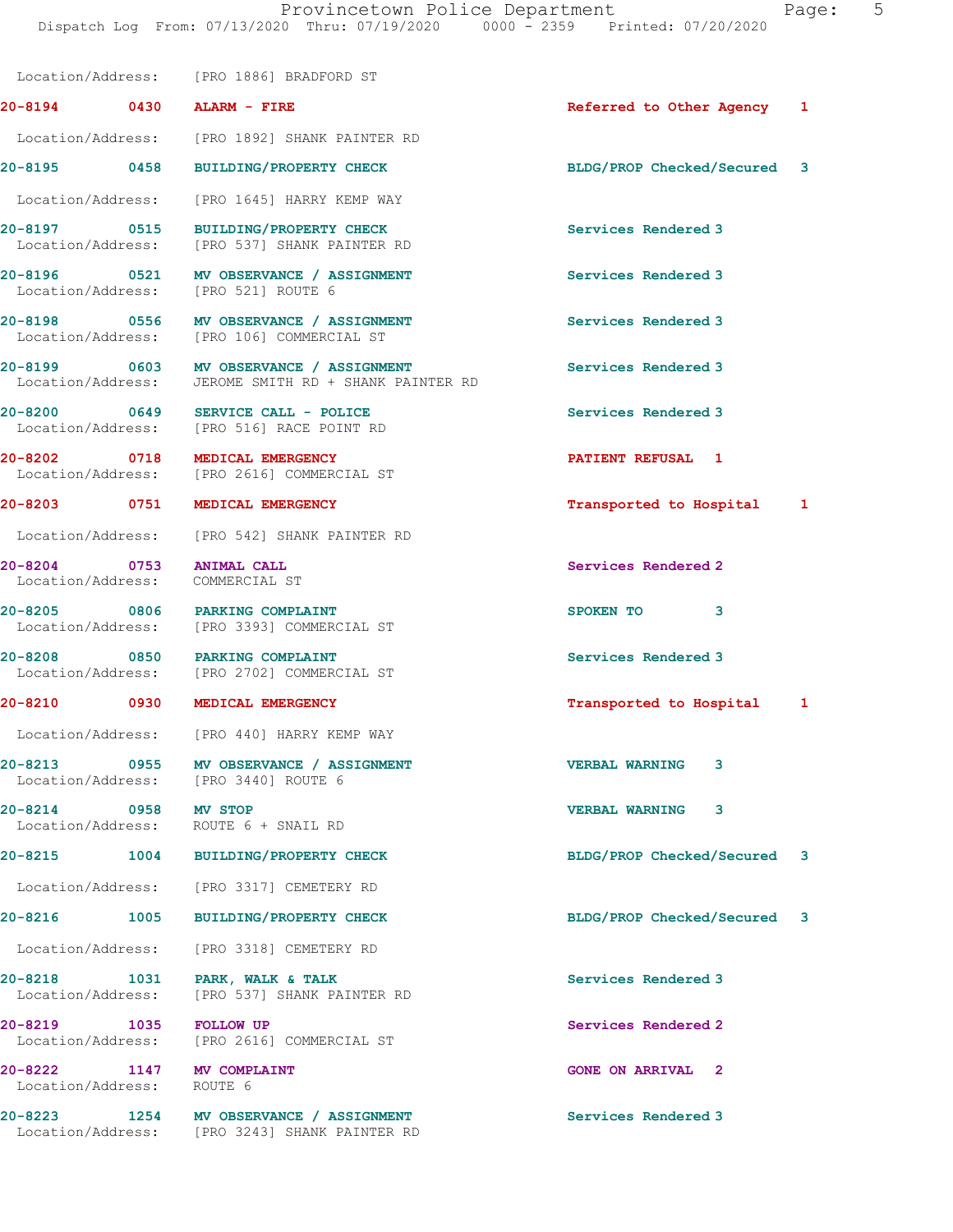|        | Page: |  |
|--------|-------|--|
| $\cap$ |       |  |

|                                   |      | 20-8225 1258 HARASSMENT / THREATS<br>Location/Address: [PRO 1703] HOWLAND ST          | SPOKEN TO<br>$\mathbf{2}$      |
|-----------------------------------|------|---------------------------------------------------------------------------------------|--------------------------------|
|                                   |      | 20-8226 1306 LOST PROPERTY<br>Location/Address: [PRO 542] SHANK PAINTER RD            | Services Rendered 3            |
| 20-8227 1319 MV STOP              |      | Location/Address: RACE POINT RD + ROUTE 6                                             | VERBAL WARNING 3               |
|                                   |      | 20-8229 1357 MEDICAL EMERGENCY                                                        | Transported to Hospital<br>1   |
|                                   |      | Location/Address: [PRO 554] TREMONT ST                                                |                                |
|                                   |      | 20-8231 1411 BUILDING/PROPERTY CHECK                                                  | BLDG/PROP Checked/Secured<br>3 |
|                                   |      | Location/Address: [PRO 3318] CEMETERY RD                                              |                                |
| 20-8230 1418                      |      | <b>BUILDING/PROPERTY CHECK</b>                                                        | BLDG/PROP Checked/Secured 3    |
|                                   |      | Location/Address: [PRO 3317] CEMETERY RD                                              |                                |
|                                   |      | 20-8234 1437 BUILDING/PROPERTY CHECK                                                  | BLDG/PROP Checked/Secured 3    |
|                                   |      | Location/Address: [PRO 571] ALDEN ST                                                  |                                |
|                                   |      | 20-8236 1555 MV OBSERVANCE / ASSIGNMENT<br>Location/Address: [PRO 3440] ROUTE 6       | Services Rendered 3            |
|                                   |      | 20-8239 1600 FOLLOW UP<br>Location/Address: [PRO 1953] COMMERCIAL ST                  | Services Rendered 2            |
|                                   |      | 20-8237 1629 SERVICE CALL - POLICE<br>Location/Address: [PRO 414] CONWELL ST          | Services Rendered 3            |
|                                   |      | 20-8238 1656 FOLLOW UP<br>Location/Address: [PRO 3296] SHANK PAINTER RD               | Services Rendered 2            |
|                                   |      | 20-8242 1806 MV OBSERVANCE / ASSIGNMENT<br>Location/Address: BRADFORD ST + CENTRAL ST | Services Rendered 3            |
| 20-8243 1813 MV STOP              |      | Location/Address: [PRO 4136] BRADFORD ST                                              | <b>VERBAL WARNING</b><br>3     |
|                                   |      | 20-8244 1817 ALARM - GENERAL<br>Location/Address: [PRO 4041] BRADFORD ST              | <b>False Alarm</b><br>1        |
| 20-8245 1826                      |      | <b>HAZARDS</b><br>Location/Address: [PRO 3091] OLD ANN PAGE WAY                       | $\overline{2}$<br>SPOKEN TO    |
|                                   |      | 20-8246 1902 BUILDING/PROPERTY CHECK<br>Location/Address: [PRO 3259] MACMILLAN WHARF  | Services Rendered 3            |
| Location/Address:                 |      | 20-8248 1946 SERVICE CALL - POLICE<br>[PRO 2123] COMMERCIAL ST                        | SPOKEN TO<br>3                 |
| 20-8249 1959                      |      | <b>BUILDING/PROPERTY CHECK</b><br>Location/Address: [PRO 3259] MACMILLAN WHARF        | Services Rendered 3            |
| 20-8251 2001                      | 2004 | MEDICAL EMERGENCY                                                                     | Transported to Hospital<br>1   |
| Location/Address:                 |      | [PRO 3259] MACMILLAN WHARF                                                            |                                |
| 20-8250 2009<br>Location/Address: |      | <b>BUILDING/PROPERTY CHECK</b><br>[PRO 433] RYDER ST EXT                              | Services Rendered 3            |
| 20-8252 2032                      |      | <b>BUILDING/PROPERTY CHECK</b><br>Location/Address: [PRO 2494] BRADFORD ST            | Services Rendered 3            |
| 20-8253                           | 2056 | <b>MV COMPLAINT</b><br>Location: [PRO 3431] LOPES SQUARE                              | Could Not Locate 2             |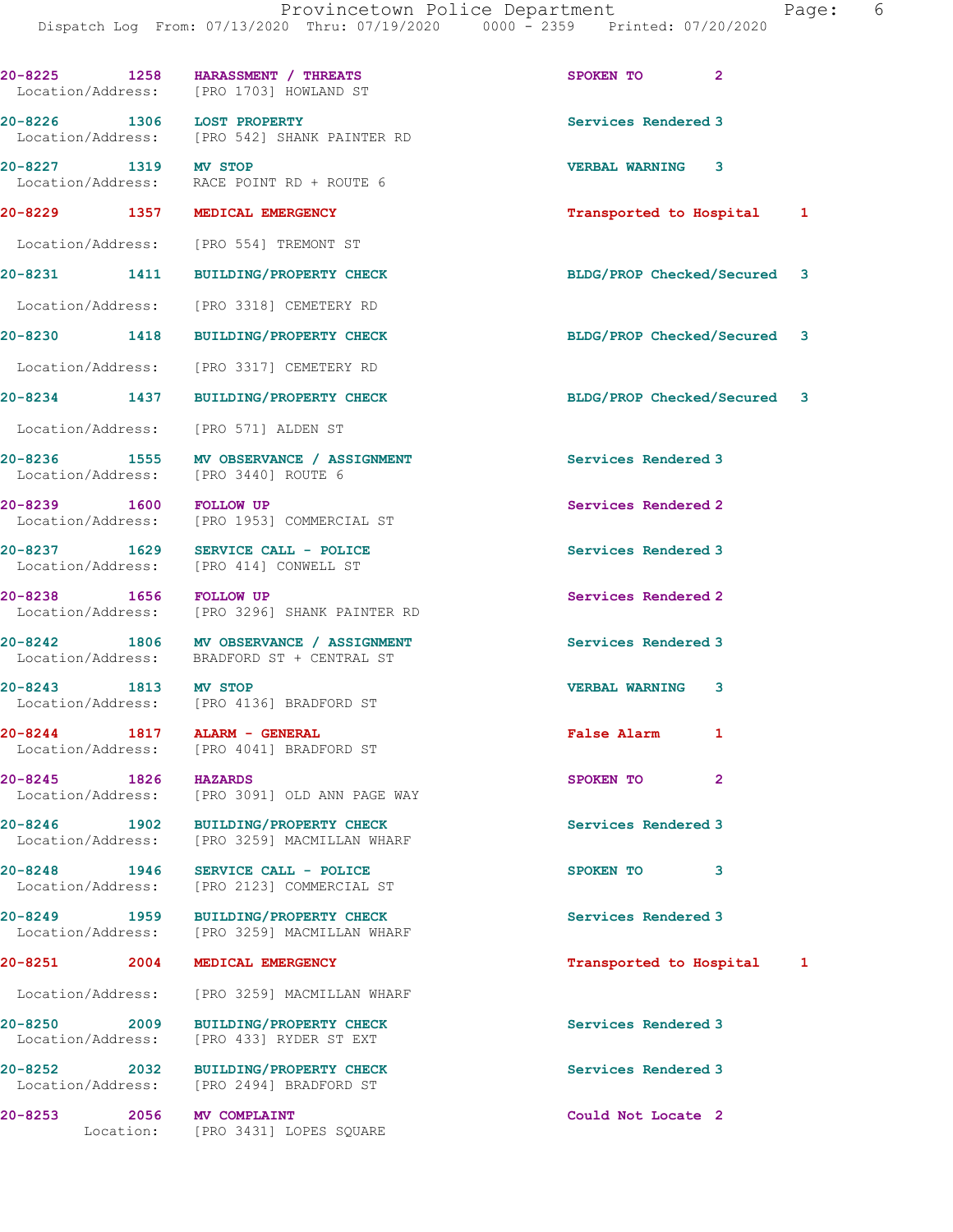| 20-8255 2129              | STREET PERFORMER COMPLAINT<br>Location/Address: COMMERCIAL ST                                          | Services Rendered 3         |  |
|---------------------------|--------------------------------------------------------------------------------------------------------|-----------------------------|--|
|                           | 20-8256 2142 FOLLOW UP<br>Location: [PRO 3431] LOPES SQUARE                                            | Services Rendered 2         |  |
| 20-8258 2154 MV STOP      | Location/Address: [PRO 3998] BRADFORD ST                                                               | <b>VERBAL WARNING 3</b>     |  |
|                           | 20-8257 2159 BUILDING/PROPERTY CHECK<br>Location/Address: [PRO 519] RACE POINT RD                      | Services Rendered 3         |  |
|                           | 20-8259 2210 MEDICAL EMERGENCY                                                                         | Transported to Hospital 1   |  |
|                           | Location/Address: [PRO 1288] BRADFORD ST                                                               |                             |  |
|                           | 20-8260 2216 BY-LAW VIOLATION<br>Location: [PRO 3431] LOPES SQUARE                                     | Could Not Locate 2          |  |
|                           | 20-8261 2253 ASSIST DEPARTMENT / MUTUAL AID Services Rendered 3<br>Location/Address: [TRU 130] ROUTE 6 |                             |  |
|                           | For Date: $07/16/2020 -$ Thursday                                                                      |                             |  |
| 20-8263 0017 GENERAL INFO | Location/Address: [PRO 542] SHANK PAINTER RD                                                           | Services Rendered 3         |  |
|                           | 20-8264 0033 MV OBSERVANCE / ASSIGNMENT<br>Location/Address: [PRO 4136] BRADFORD ST                    | Services Rendered 3         |  |
|                           | 20-8265 0053 MV COMPLAINT<br>Location/Address: [PRO 519] RACE POINT RD                                 | Could Not Locate 2          |  |
|                           | 20-8267 0221 BUILDING/PROPERTY CHECK<br>Location/Address: [PRO 2977] COMMERCIAL ST                     | Services Rendered 3         |  |
|                           | 20-8268 0255 BUILDING/PROPERTY CHECK                                                                   | BLDG/PROP Checked/Secured 3 |  |
|                           | Location/Address: [PRO 2206] PILGRIMS LANDING                                                          |                             |  |
|                           | 20-8269 0502 BUILDING/PROPERTY CHECK<br>Location/Address: [PRO 537] SHANK PAINTER RD                   | Services Rendered 3         |  |
|                           | 20-8270 0510 MV OBSERVANCE / ASSIGNMENT<br>Location/Address: BRADFORD ST + STANDISH ST                 | Services Rendered 3         |  |
| 20-8272 0651              | SERVICE CALL - POLICE<br>Location/Address: [PRO 516] RACE POINT RD                                     | Services Rendered 3         |  |
|                           | 20-8274 0723 BUILDING/PROPERTY CHECK<br>Location/Address: [PRO 539] SHANK PAINTER RD                   | Services Rendered 3         |  |
|                           | 20-8275 0840 PARKING COMPLAINT<br>Location/Address: RACE POINT RD + NELSON AVE                         | Services Rendered 3         |  |
| 20-8276 0912 GENERAL INFO | Location/Address: COMMERCIAL ST + WEST VINE ST                                                         | Services Rendered 3         |  |
|                           | 20-8277 0914 PARKING COMPLAINT<br>Location/Address: [PRO 1612] WINTHROP ST                             | Services Rendered 3         |  |
|                           | 20-8278 0916 BUILDING/PROPERTY CHECK                                                                   | BLDG/PROP Checked/Secured 3 |  |
|                           | Location/Address: [PRO 571] ALDEN ST                                                                   |                             |  |
|                           | 20-8279 0937 LOST PROPERTY<br>Location/Address: [PRO 542] SHANK PAINTER RD                             | Services Rendered 3         |  |
| 20-8282<br>0953           | ALARM - GENERAL                                                                                        | Referred to Other Agency 1  |  |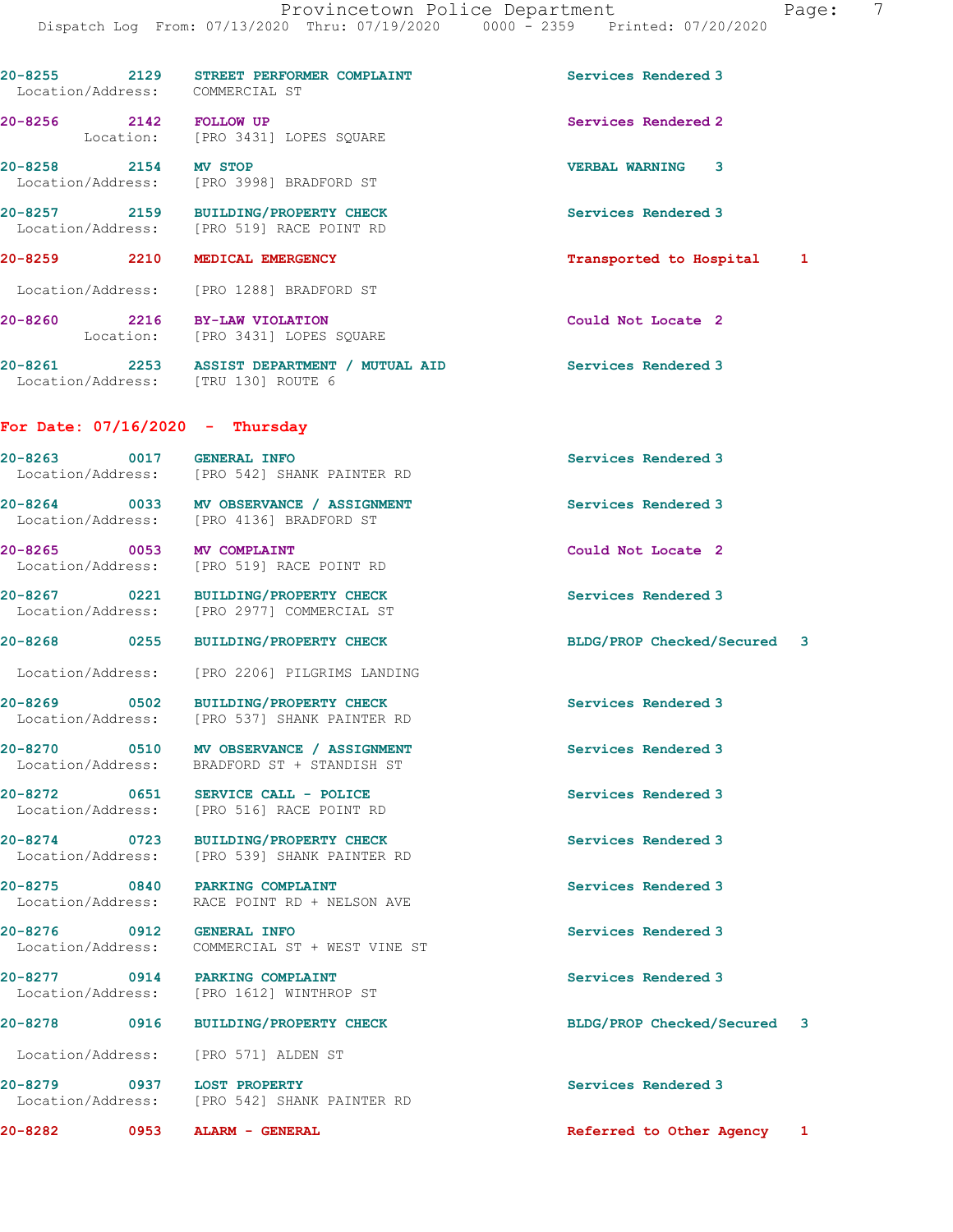|                                                                  | Location/Address: [PRO 187] STABLE PATH                                                   |                             |   |
|------------------------------------------------------------------|-------------------------------------------------------------------------------------------|-----------------------------|---|
| 20-8284 1014 ANIMAL CALL                                         | Location/Address: [PRO 3335] COMMERCIAL ST                                                | Services Rendered 2         |   |
|                                                                  | 20-8286 1029 ESCORT / TRANSPORT<br>Location/Address: PRINCE ST + BRADFORD ST              | Services Rendered 3         |   |
|                                                                  | 20-8287 1030 TRAFFIC CONTROL<br>Location/Address: WEST VINE ST + TREMONT ST               | Services Rendered 3         |   |
|                                                                  | 20-8288 1057 DISTURBANCE - FIGHT / ARGUMENT<br>Location/Address: [PRO 1952] COMMERCIAL ST | Services Rendered 1         |   |
|                                                                  | 20-8289 1112 SUSPICIOUS ACTIVITY<br>Location/Address: [PRO 204] COMMERCIAL ST             | SPOKEN TO<br>$\overline{2}$ |   |
| 20-8290 1121 DISORDERLY                                          | Location/Address: [PRO 518] RACE POINT RD                                                 | SPOKEN TO<br>1              |   |
| 20-8291 1126 LOST PROPERTY                                       | Location/Address: [PRO 542] SHANK PAINTER RD                                              | Services Rendered 3         |   |
| 20-8292 1135 MEDICAL EMERGENCY                                   |                                                                                           | Transported to Hospital 1   |   |
|                                                                  | Location/Address: [PRO 395] COMMERCIAL ST                                                 |                             |   |
|                                                                  | 20-8294 1158 ASSAULT<br>Location/Address: [PRO 1952] COMMERCIAL ST                        | Peace Restored 1            |   |
|                                                                  | 20-8295 1208 PROPERTY DAMAGE<br>Location/Address: [PRO 1135] UPPER MILLER HILL RD         | SPOKEN TO<br>3              |   |
| 20-8298 1342 MEDICAL EMERGENCY                                   |                                                                                           | Transported to Hospital 1   |   |
|                                                                  | Location/Address: [PRO 2490] PROVINCELANDS RD                                             |                             |   |
| 20-8299 1402 MEDICAL EMERGENCY                                   |                                                                                           | <b>Transferred Custody</b>  | 1 |
|                                                                  | Location/Address: [PRO 3210] LONG POINT LIGHTHOUS ST                                      |                             |   |
| 20-8300 1415 PARKING COMPLAINT                                   |                                                                                           | Citation / Warning Issued 3 |   |
| Location/Address: [PRO 1413] PEARL ST                            |                                                                                           |                             |   |
| 20-8301 1441                                                     | <b>LOST PROPERTY</b><br>Location/Address: [PRO 542] SHANK PAINTER RD                      | Services Rendered 3         |   |
| 20-8302 1445 ANIMAL CALL<br>Location/Address: [PRO 3287] ROUTE 6 |                                                                                           | SPOKEN TO<br>$\mathbf{2}$   |   |
| 20-8303 1456 HAZARDS                                             |                                                                                           | Referred to Other Agency 2  |   |
| Location/Address: [PRO 1590] PEARL ST                            |                                                                                           |                             |   |
|                                                                  | 20-8304 1520 FOLLOW UP<br>Location/Address: [PRO 3296] SHANK PAINTER RD                   | Services Rendered 2         |   |
| 20-8305 1533 PARKING COMPLAINT                                   |                                                                                           | No Action Required          | 3 |
|                                                                  | Location/Address: [PRO 58] BRADFORD ST                                                    |                             |   |
|                                                                  | 20-8306 1539 HARASSMENT / THREATS<br>Location/Address: [PRO 542] SHANK PAINTER RD         | SPOKEN TO<br>$\overline{2}$ |   |
| 20-8309 1646 FOLLOW UP                                           | Location/Address: [PRO 3296] SHANK PAINTER RD<br>Refer To Arrest: 20-65-AR                | Arrest(s) Made<br>2         |   |
| 20-8311 1713 MEDICAL EMERGENCY                                   |                                                                                           | PATIENT REFUSAL 1           |   |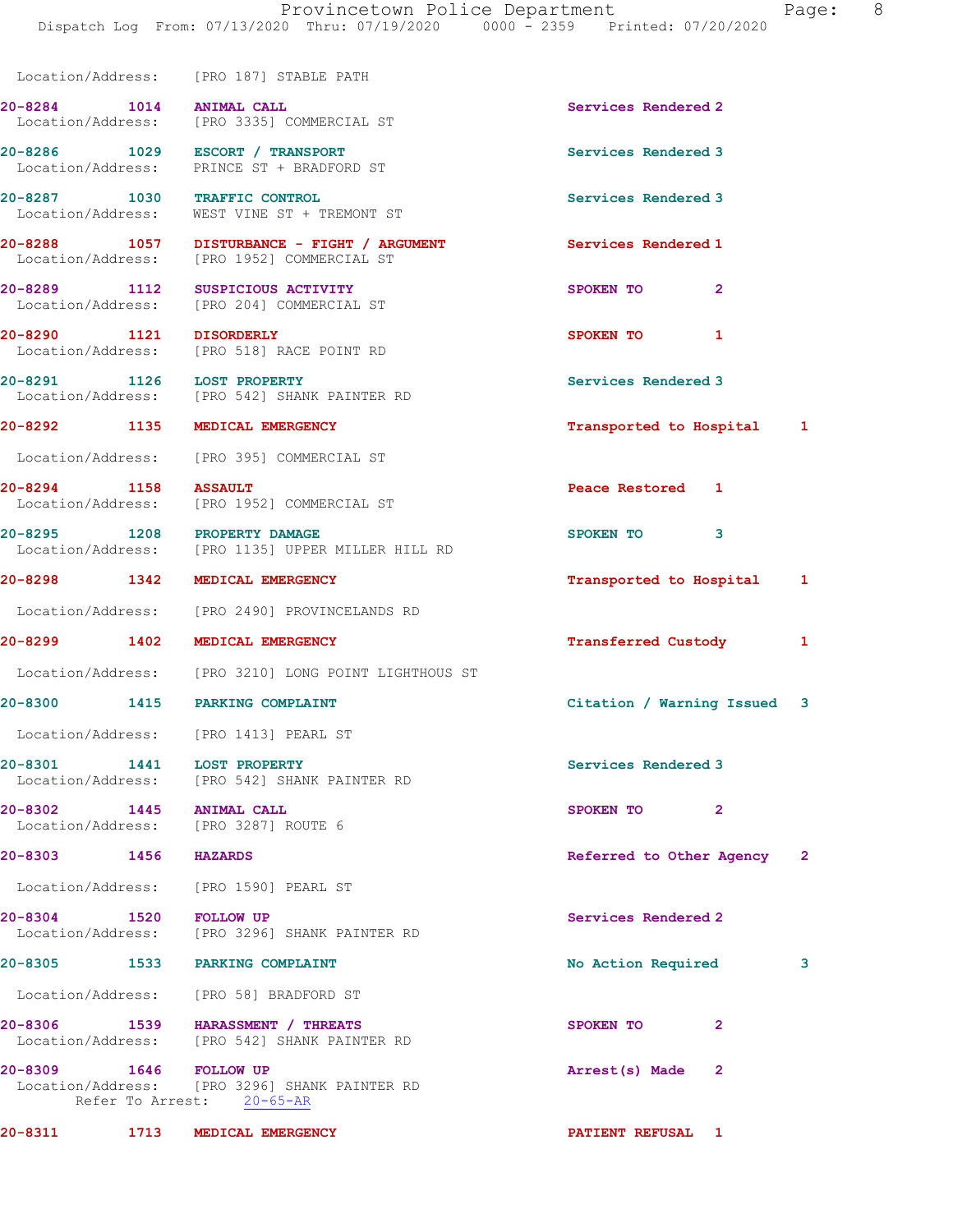|                                 |                                                                                        | Provincetown Police Department<br>Page:                                        | - 9 |
|---------------------------------|----------------------------------------------------------------------------------------|--------------------------------------------------------------------------------|-----|
|                                 |                                                                                        | Dispatch Log From: 07/13/2020 Thru: 07/19/2020 0000 - 2359 Printed: 07/20/2020 |     |
|                                 | Location/Address: [PRO 524] COMMERCIAL ST                                              |                                                                                |     |
|                                 | 20-8312 1810 MV STOP<br>Location/Address: [PRO 2463] COMMERCIAL ST                     | <b>VERBAL WARNING 3</b>                                                        |     |
|                                 | 20-8313 1822 LARCENY / FORGERY / FRAUD<br>Location/Address: [PRO 1731] SCHUELER BLVD   | Services Rendered 2                                                            |     |
|                                 | 20-8315 1925 STREET PERFORMER COMPLAINT<br>Location: [PRO 3431] LOPES SQUARE           | SPOKEN TO<br>3                                                                 |     |
|                                 | 20-8317 1953 COMPLAINT - GENERAL<br>Location/Address: [PRO 3964] CONWELL ST            | SPOKEN TO<br>3                                                                 |     |
|                                 | 20-8318 2014 MV OBSERVANCE / ASSIGNMENT<br>Location/Address: [PRO 3440] ROUTE 6        | Services Rendered 3                                                            |     |
|                                 | 20-8319 2025 MV STOP<br>Location/Address: [PRO 521] ROUTE 6                            | <b>VERBAL WARNING 3</b>                                                        |     |
|                                 | 20-8321 2047 ASSIST DEPARTMENT / MUTUAL AID<br>Location/Address: [PRO 2521] ROUTE 6    | Services Rendered 3                                                            |     |
|                                 | 20-8325 2141 BUILDING/PROPERTY CHECK                                                   | BLDG/PROP Checked/Secured 3                                                    |     |
|                                 | Location/Address: [PRO 1638] COMMERCIAL ST                                             |                                                                                |     |
| 20-8326 2144 MV STOP            | Location/Address: [PRO 2518] ROUTE 6                                                   | <b>VERBAL WARNING 3</b>                                                        |     |
|                                 | 20-8324 2146 MV OBSERVANCE / ASSIGNMENT<br>Location/Address: BRADFORD ST + HOWLAND ST  | Services Rendered 3                                                            |     |
|                                 | 20-8328 2330 MEDICAL EMERGENCY                                                         | Transported to Hospital 1                                                      |     |
|                                 | Location/Address: [PRO 495] NELSON AVE                                                 |                                                                                |     |
| For Date: $07/17/2020 -$ Friday |                                                                                        |                                                                                |     |
|                                 | 20-8330 0023 MV OBSERVANCE / ASSIGNMENT<br>Location/Address: BRADFORD ST + STANDISH ST | Services Rendered 3                                                            |     |

20-8331 0055 BUILDING/PROPERTY CHECK Services Rendered 3 Location/Address: [PRO 1645] HARRY KEMP WAY

20-8332 0113 DISTURBANCE - FIGHT / ARGUMENT Services Rendered 1 Location/Address: [PRO 2977] COMMERCIAL ST

20-8333 0120 MV STOP VERBAL WARNING 3 Location/Address: [PRO 3430] COMMERCIAL ST

20-8334 0202 MEDICAL EMERGENCY Transported to Hospital 1

Location/Address: [PRO 964] KIMBERLY LN

20-8335 0250 BUILDING/PROPERTY CHECK BLDG/PROP Checked/Secured 3

Location/Address: [PRO 3259] MACMILLAN WHARF

20-8336 0310 BUILDING/PROPERTY CHECK Services Rendered 3 Location/Address: [PRO 2500] COMMERCIAL ST

20-8337 0514 BUILDING/PROPERTY CHECK Services Rendered 3 Location/Address: [PRO 537] SHANK PAINTER RD

20-8338 0521 MV OBSERVANCE / ASSIGNMENT Services Rendered 3 Location/Address: ROUTE 6 + HOWLAND ST

20-8339 0531 MV OBSERVANCE / ASSIGNMENT Services Rendered 3 Location/Address: SNAIL RD + COMMERCIAL ST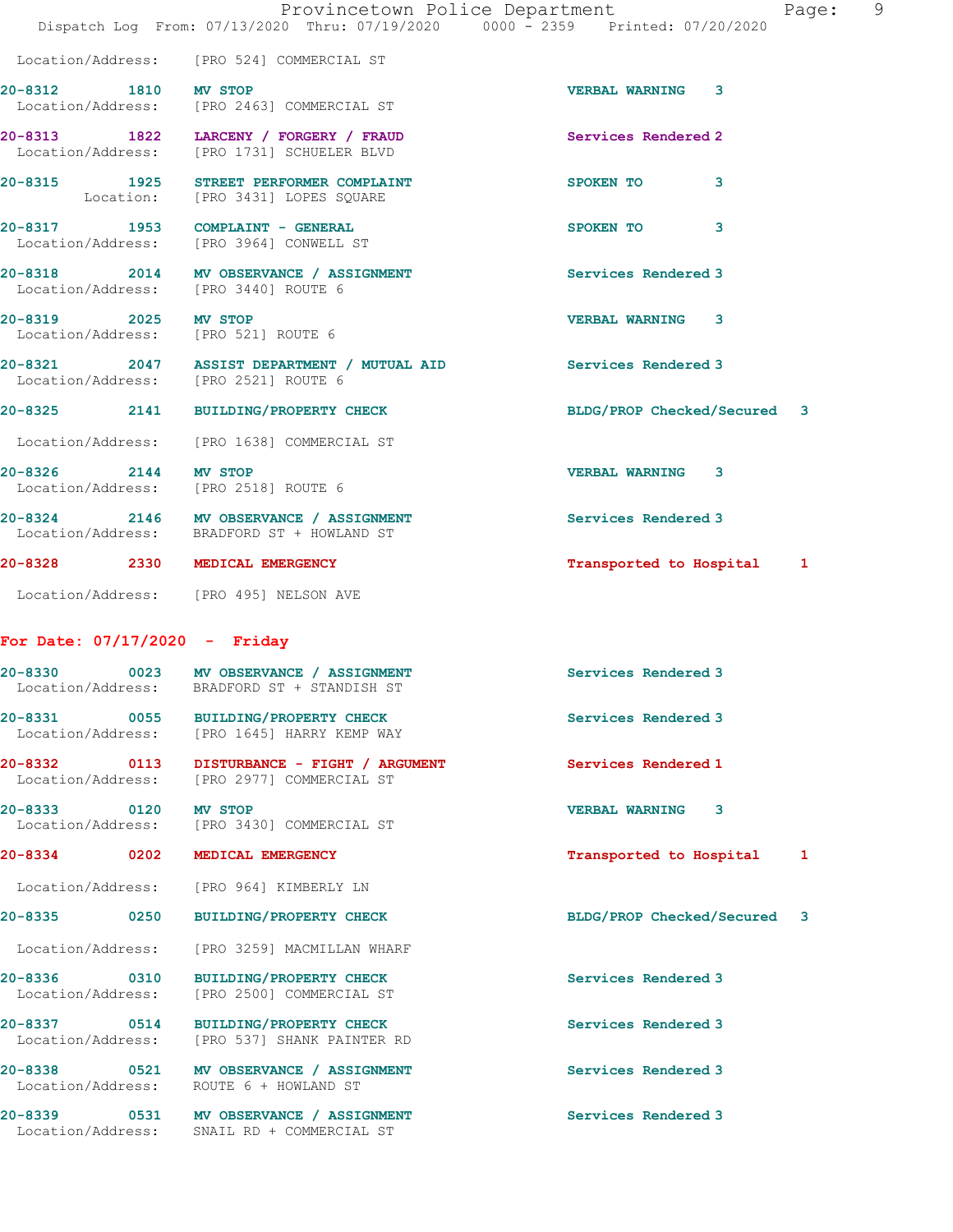| 20-8340 0554 ASSIST CITIZEN   |      | Location/Address: [PRO 3605] BRADFORD ST                                             | Unfounded<br>3              |   |
|-------------------------------|------|--------------------------------------------------------------------------------------|-----------------------------|---|
| 20-8341 0616 MV STOP          |      | Location/Address: RACE POINT RD + NELSON AVE                                         | <b>VERBAL WARNING 3</b>     |   |
| 20-8342 0636 FLIGHT COVERAGE  |      | Location/Address: [PRO 516] RACE POINT RD                                            | Services Rendered 3         |   |
| 20-8343 0638 ALARM - GENERAL  |      |                                                                                      | BLDG/PROP Checked/Secured 1 |   |
|                               |      | Location/Address: [PRO 836] COMMERCIAL ST                                            |                             |   |
|                               |      | 20-8344 0724 PARKING COMPLAINT<br>Location/Address: [PRO 4149] COMMERCIAL ST         | Services Rendered 3         |   |
|                               |      | 20-8347 0745 MEDICAL EMERGENCY<br>Location/Address: [PRO 57] BRADFORD ST             | PATIENT REFUSAL 1           |   |
|                               |      | 20-8346 0747 BUILDING/PROPERTY CHECK<br>Location/Address: [PRO 539] SHANK PAINTER RD | Services Rendered 3         |   |
|                               |      | 20-8349 0838 ESCORT / TRANSPORT                                                      | Transferred Custody 3       |   |
| Refer To Arrest: 20-65-AR     |      | Location/Address: [ORL 1] ROCK HARBOR RD                                             |                             |   |
|                               |      | Location/Address: [PRO 3554] ATLANTIC AVE                                            | Services Rendered 3         |   |
| 20-8352 1009 FOLLOW UP        |      | Location/Address: [PRO 2230] COMMERCIAL ST                                           | FOLLOW UP<br>$\overline{2}$ |   |
| 20-8355 1205 LOST WALLET      |      | Location/Address: [PRO 542] SHANK PAINTER RD                                         | Services Rendered 3         |   |
| 20-8358 1217 911 HANG-UP CALL |      | Location/Address: [PRO 106] COMMERCIAL ST                                            | Services Rendered 1         |   |
|                               |      | 20-8357 1220 MV OBSERVANCE / ASSIGNMENT<br>Location/Address: [PRO 3440] ROUTE 6      | Services Rendered 3         |   |
| 20-8359 1227 MV STOP          |      | Location/Address: [PRO 2513] ROUTE 6                                                 | <b>VERBAL WARNING</b><br>3  |   |
| 20-8360                       | 1242 | <b>BUILDING/PROPERTY CHECK</b>                                                       | BLDG/PROP Checked/Secured   | 3 |
|                               |      | Location/Address: [PRO 3287] ROUTE 6                                                 |                             |   |
| 20-8363 1325                  |      | LOST\$100.00 BILL<br>Location/Address: [PRO 542] SHANK PAINTER RD                    | Services Rendered 3         |   |
| 20-8364 1333                  |      | MEDICAL EMERGENCY                                                                    | Transported to Hospital 1   |   |
|                               |      | Location/Address: [PRO 285] COMMERCIAL ST                                            |                             |   |
| 20-8365 1349                  |      | PET PANTRY<br>Location/Address: [PRO 3296] SHANK PAINTER RD                          | Services Rendered 3         |   |
| 20-8366 1426                  |      | <b>BUILDING/PROPERTY CHECK</b>                                                       | BLDG/PROP Checked/Secured 3 |   |
|                               |      | Location/Address: [PRO 2206] PILGRIMS LANDING                                        |                             |   |
| 20-8367 1427                  |      | MEDICAL EMERGENCY<br>Location/Address: [PRO 2490] PROVINCELANDS RD                   | PATIENT REFUSAL 1           |   |
| 20-8370 1531                  |      | <b>PARKING COMPLAINT</b><br>Location/Address: [PRO 1997] COMMERCIAL ST               | <b>VERBAL WARNING</b><br>3  |   |
| 20-8371                       | 1543 | MEDICAL EMERGENCY                                                                    | Transported to Hospital 1   |   |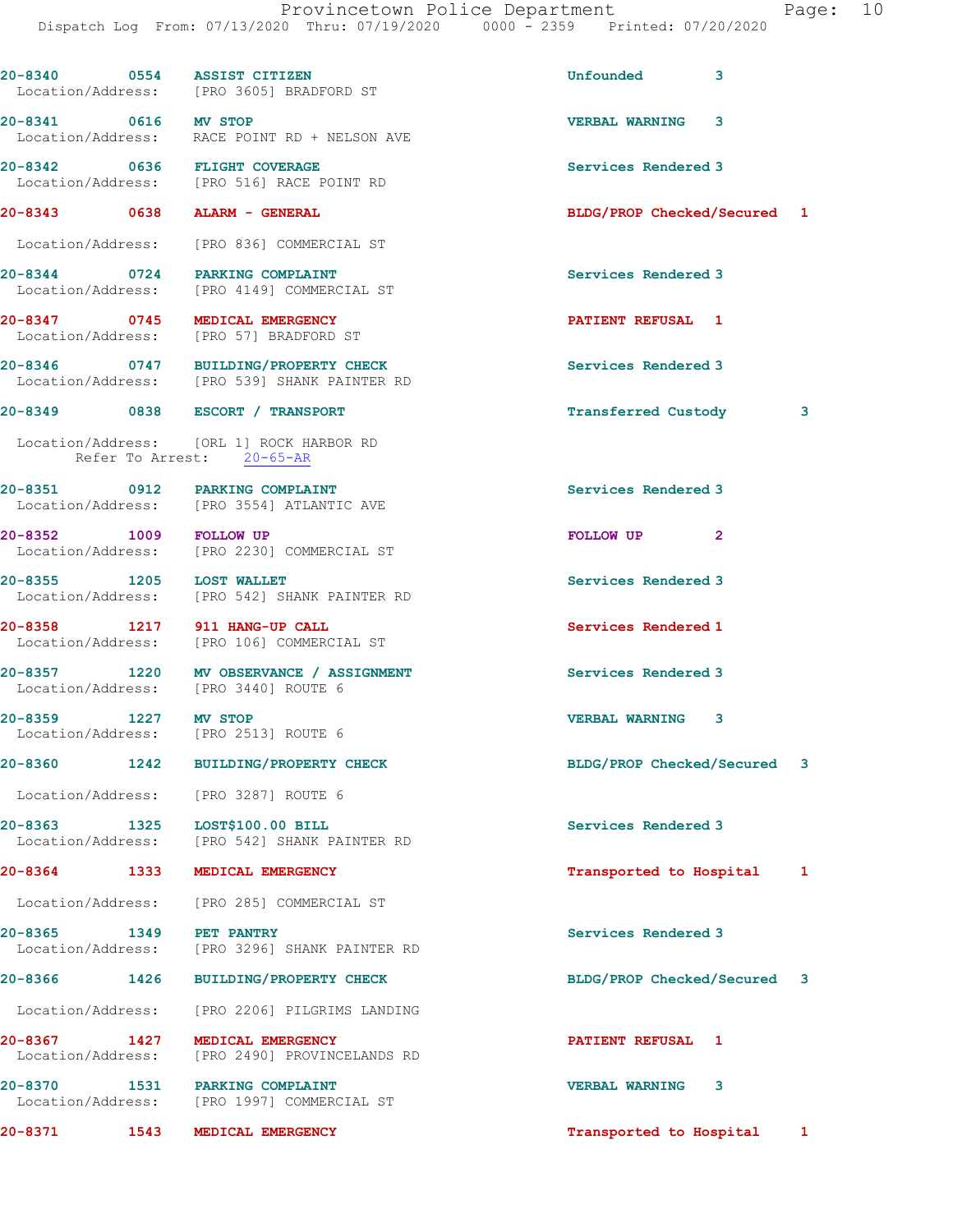Provincetown Police Department Fage: 11 Dispatch Log From: 07/13/2020 Thru: 07/19/2020 0000 - 2359 Printed: 07/20/2020 Location/Address: [PRO 182] COMMERCIAL ST 20-8372 1556 HAZARDS Services Rendered 2 Location/Address: [PRO 1413] PEARL ST 20-8373 1558 NOISE COMPLAINT GONE ON ARRIVAL 3 Location/Address: [PRO 2207] SHANK PAINTER RD 20-8375 1615 MEDICAL EMERGENCY **1200 1200 1200** 12 Transported to Hospital 1 Location/Address: [PRO 517] RACE POINT RD 20-8378 1623 BUILDING/PROPERTY CHECK BLDG/PROP Checked/Secured 3 Location/Address: [PRO 129] COMMERCIAL ST 20-8376 1628 FOLLOW UP **Services** Rendered 2 Location/Address: [PRO 1245] SEASHORE PARK DR 20-8379 1649 MEDICAL EMERGENCY PATIENT REFUSAL 1 Location/Address: [PRO 1408] OLD COLONY WAY 20-8381 1720 STREET PERFORMER COMPLAINT SPOKEN TO 3 Location/Address: [PRO 204] COMMERCIAL ST 20-8382 1807 MEDICAL EMERGENCY 1807 Services Rendered 1<br>
Location/Address: [PRO 542] SHANK PAINTER RD [PRO 542] SHANK PAINTER RD 20-8384 1857 MV OBSERVANCE / ASSIGNMENT VERBAL WARNING 3 Location/Address: ROUTE 6 + SNAIL RD 20-8386 1902 MV STOP Citation / Warning Issued 3 Location/Address: [PRO 521] ROUTE 6 20-8387 1921 MV STOP VERBAL WARNING 3 Location/Address: [PRO 2518] ROUTE 6 20-8389 1954 LOST PROPERTY<br>
Location/Address: [PRO 542] SHANK PAINTER RD<br>
Services Rendered 3 [PRO 542] SHANK PAINTER RD 20-8391 2006 MV STOP VERBAL WARNING 3 Location/Address: COMMERCIAL ST + ALLERTON ST 20-8388 2010 BUILDING/PROPERTY CHECK BLDG/PROP Checked/Secured 3 Location/Address: [PRO 379] COMMERCIAL ST 20-8394 2022 MEDICAL EMERGENCY Services Rendered 1 Location/Address: [PRO 542] SHANK PAINTER RD 20-8396 2046 ESCORT / TRANSPORT Services Rendered 3 Location/Address: [PRO 542] SHANK PAINTER RD 20-8398 2120 LOST PROPERTY<br>
Location/Address: [PRO 542] SHANK PAINTER RD<br>
Services Rendered 3 [PRO 542] SHANK PAINTER RD 20-8399 2142 ANIMAL CALL Services Rendered 2 Location/Address: [PRO 2561] CENTER ST 20-8400 2144 MV STOP 2008 2008 VERBAL WARNING 3<br>
Location/Address: [PRO 3207] COMMERCIAL ST [PRO 3207] COMMERCIAL ST 20-8401 2155 MV STOP VERBAL WARNING 3 Location/Address: BRADFORD ST + STANDISH ST 20-8402 2205 MV STOP VERBAL WARNING 3 Location/Address: [PRO 3839] CENTER ST

20-8409 2215 ASSIST DEPARTMENT / MUTUAL AID Services Rendered 3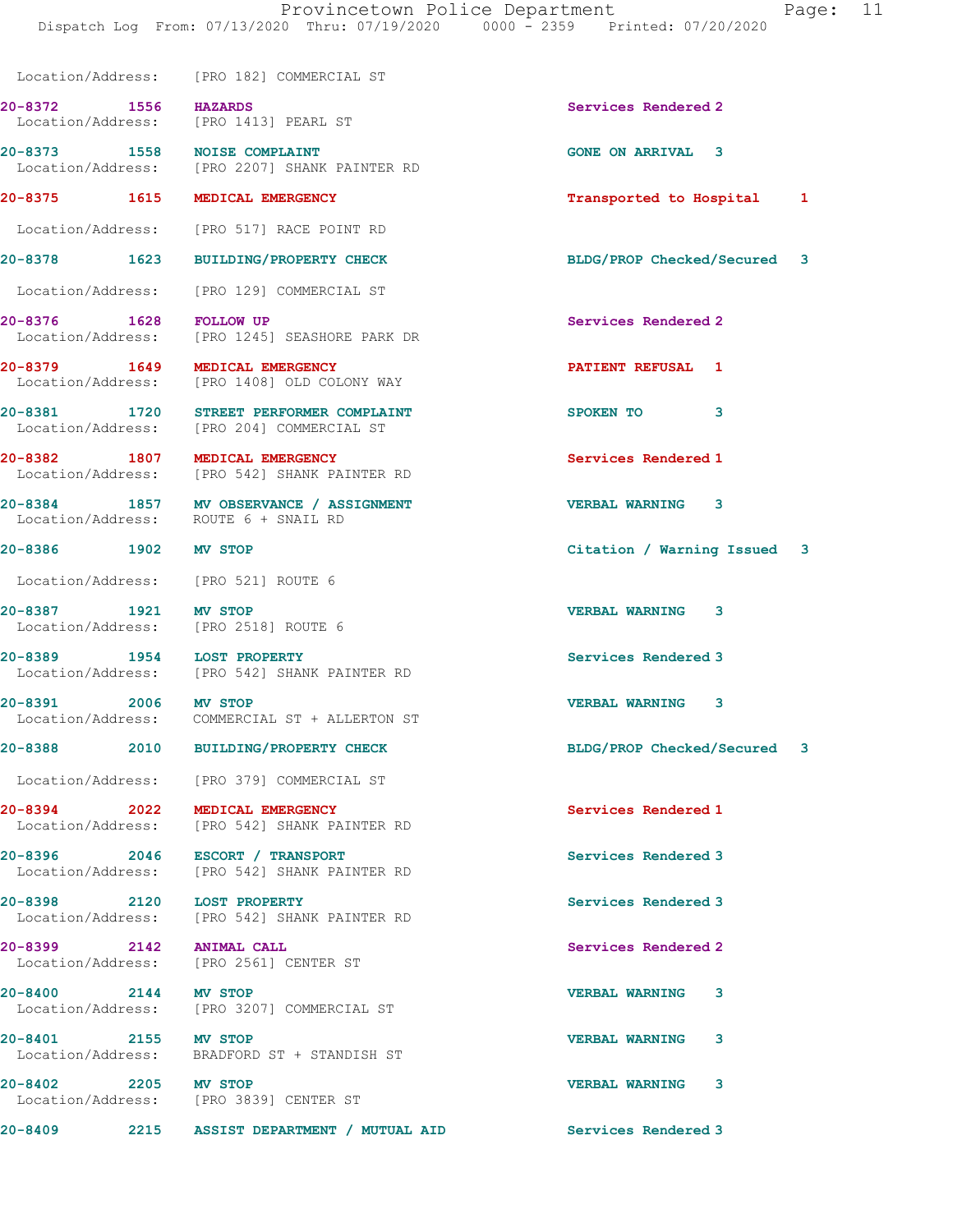|                        |      |                                                                                  | Provincetown Police Department<br>Page: 12<br>Dispatch Log From: 07/13/2020 Thru: 07/19/2020 0000 - 2359 Printed: 07/20/2020 |  |
|------------------------|------|----------------------------------------------------------------------------------|------------------------------------------------------------------------------------------------------------------------------|--|
|                        |      |                                                                                  |                                                                                                                              |  |
|                        |      | Location: [OT] DENNIS PD                                                         |                                                                                                                              |  |
|                        |      | 20-8404 2319 MV COMPLAINT<br>Location/Address: [PRO 526] RYDER ST EXT            | Arrest(s) Made 2                                                                                                             |  |
|                        |      | Refer To Arrest: 20-66-AR                                                        |                                                                                                                              |  |
|                        |      | 20-8405 2356 NOISE COMPLAINT                                                     | SPOKEN TO<br>3                                                                                                               |  |
|                        |      | Location/Address: [PRO 2806] BRADFORD ST EXT                                     |                                                                                                                              |  |
|                        |      | For Date: $07/18/2020 -$ Saturday                                                |                                                                                                                              |  |
|                        |      | 20-8408 0152 BUILDING/PROPERTY CHECK<br>Location/Address: [PRO 433] RYDER ST EXT | Services Rendered 3                                                                                                          |  |
|                        |      | 20-8410 0226 MV OBSERVANCE / ASSIGNMENT                                          | Services Rendered 3                                                                                                          |  |
|                        |      | Location/Address: CONWELL ST + ROUTE 6                                           |                                                                                                                              |  |
|                        |      | 20-8411 0232 BY-LAW VIOLATION<br>Location/Address: [PRO 444] HIGH POLE HILL      | <b>VERBAL WARNING 2</b>                                                                                                      |  |
|                        |      | 20-8412 0246 MV OBSERVANCE / ASSIGNMENT                                          | No Action Required<br>3                                                                                                      |  |
|                        |      | Location/Address: [PRO 2513] ROUTE 6                                             |                                                                                                                              |  |
|                        |      | 20-8413 0337 BUILDING/PROPERTY CHECK                                             | BLDG/PROP Checked/Secured 3                                                                                                  |  |
|                        |      | Location/Address: [PRO 516] RACE POINT RD                                        |                                                                                                                              |  |
|                        |      | 20-8414 0517 BUILDING/PROPERTY CHECK                                             | BLDG/PROP Checked/Secured 3                                                                                                  |  |
|                        |      | Location/Address: [PRO 545] SHANK PAINTER RD                                     |                                                                                                                              |  |
| Location/Address:      |      | 20-8415 0534 MV OBSERVANCE / ASSIGNMENT<br>ROUTE 6 + SNAIL RD                    | Services Rendered 3                                                                                                          |  |
|                        |      | 20-8416 0620 SERVICE CALL - POLICE<br>Location/Address: [PRO 516] RACE POINT RD  | Services Rendered 3                                                                                                          |  |
|                        |      | 20-8418 0834 BUILDING/PROPERTY CHECK<br>Location/Address: [PRO 526] RYDER ST EXT | Services Rendered 3                                                                                                          |  |
| $20 - 8420$            | 0834 | <b>TRESPASS</b><br>Location/Address: [PRO 3296] SHANK PAINTER RD                 | Services Rendered 2                                                                                                          |  |
|                        |      | 20-8423 0900 MEDICAL EMERGENCY                                                   | Transported to Hospital 1                                                                                                    |  |
|                        |      | Location/Address: [PRO 56] BRADFORD ST                                           |                                                                                                                              |  |
|                        |      | 20-8422 0901 MV OBSERVANCE / ASSIGNMENT<br>Location/Address: [PRO 2521] ROUTE 6  | Services Rendered 3                                                                                                          |  |
| Location/Address:      |      | 20-8424 0925 MV DISABLED<br>[PRO 2521] ROUTE 6                                   | Could Not Locate 2                                                                                                           |  |
| 20-8427 1009 FOLLOW UP |      | Location/Address: [PRO 3296] SHANK PAINTER RD                                    | FOLLOW UP <sub>2</sub>                                                                                                       |  |
|                        |      | 20-8428 1043 MEDICAL EMERGENCY                                                   | Transported to Hospital<br>1                                                                                                 |  |
|                        |      | Location/Address: [PRO 440] HARRY KEMP WAY                                       |                                                                                                                              |  |
|                        |      | 20-8429 1048 LOST BROWN WALLET<br>Location/Address: [PRO 542] SHANK PAINTER RD   | Services Rendered 3                                                                                                          |  |
|                        |      | 20-8431 1107 MV COMPLAINT<br>Location/Address: PLEASANT ST + BRADFORD ST         | Services Rendered 2                                                                                                          |  |
|                        |      | 20-8433 1303 911 - GENERAL<br>Location/Address: [PRO 106] COMMERCIAL ST          | Services Rendered 1                                                                                                          |  |
|                        |      |                                                                                  |                                                                                                                              |  |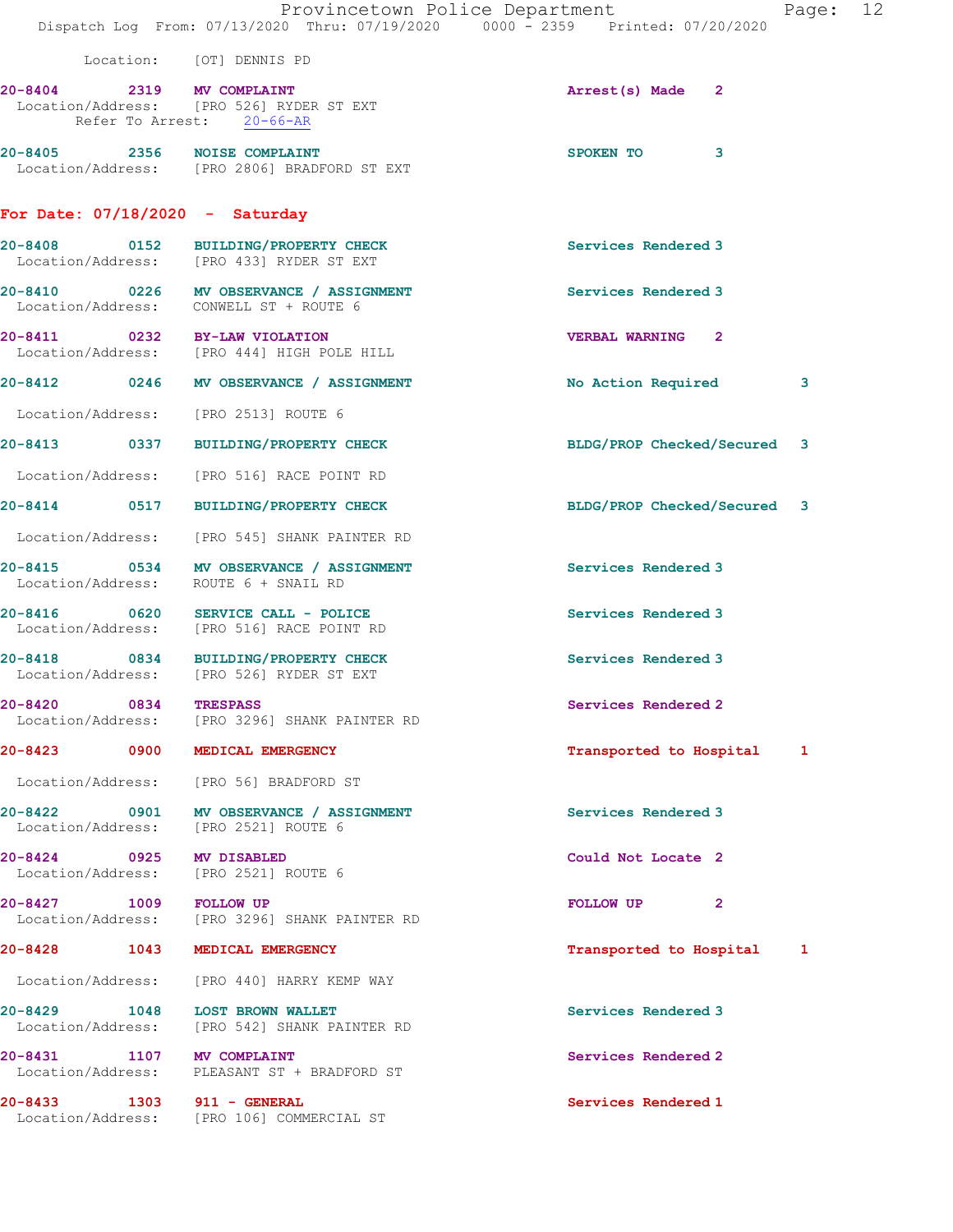| 20-8434 1313 ANIMAL CALL<br>Location/Address: CREEK RD |                                                                                       | Services Rendered 2         |
|--------------------------------------------------------|---------------------------------------------------------------------------------------|-----------------------------|
|                                                        | 20-8437 1338 SERVICE CALL - POLICE                                                    | Referred to Other Agency 3  |
|                                                        | Location/Address: [PRO 2490] PROVINCELANDS RD                                         |                             |
| 20-8440 1357                                           | COMPLAINT - GENERAL<br>Location/Address: [PRO 414] CONWELL ST                         | Services Rendered 3         |
| 20-8439 1408                                           | MEDICAL EMERGENCY                                                                     | Transported to Hospital 1   |
|                                                        | Location/Address: [PRO 105] COMMERCIAL ST                                             |                             |
|                                                        | 20-8438 1414 MV OBSERVANCE / ASSIGNMENT<br>Location/Address: [PRO 521] ROUTE 6        | Services Rendered 3         |
|                                                        | 20-8441 1421 DISTURBANCE - FIGHT / ARGUMENT<br>Location/Address: [PRO 414] CONWELL ST | <b>GONE ON ARRIVAL 1</b>    |
| 20-8442 1434 MV DISABLED                               | Location/Address: [PRO 3670] SHANK PAINTER RD                                         | Vehicle Towed 2             |
| 20-8446 1617                                           | MEDICAL EMERGENCY                                                                     | Transported to Hospital 1   |
|                                                        | Location/Address: [PRO 2543] MACMILLAN WHARF                                          |                             |
| 20-8448 1807                                           | <b>BUILDING/PROPERTY CHECK</b>                                                        | BLDG/PROP Checked/Secured 3 |
|                                                        | Location/Address: [PRO 129] COMMERCIAL ST                                             |                             |
| 20-8450 1913 MV COMPLAINT                              |                                                                                       | Citation / Warning Issued 2 |
|                                                        | Location/Address: COMMERCIAL ST + LAW ST                                              |                             |
|                                                        | 20-8451 1915 DISTURBANCE - FIGHT / ARGUMENT<br>Location/Address: [PRO 3440] ROUTE 6   | Could Not Locate 1          |
| 20-8452 1918                                           | MEDICAL EMERGENCY<br>Location/Address: [PRO 597] COMMERCIAL ST                        | Services Rendered 1         |
|                                                        | 20-8453 1927 PARKING COMPLAINT<br>Location/Address: [PRO 3756] COMMERCIAL ST          | Services Rendered 3         |
| 2156<br>20-8455                                        | <b>LOST PROPERTY</b><br>Location/Address: [PRO 597] COMMERCIAL ST                     | Services Rendered 3         |
| 20-8456 2226                                           | MV COMPLAINT<br>Location/Address: [PRO 329] COMMERCIAL ST                             | <b>GONE ON ARRIVAL 2</b>    |
|                                                        | 20-8458 2316 PARKING COMPLAINT<br>Location/Address: [PRO 526] RYDER ST EXT            | Services Rendered 3         |
| 20-8459                                                | 2339 BUILDING/PROPERTY CHECK                                                          | BLDG/PROP Checked/Secured 3 |
|                                                        | Location/Address: [PRO 175] COMMERCIAL ST                                             |                             |
| 20-8461 2359 MV STOP<br>Location/Address: STANDISH ST  |                                                                                       | <b>VERBAL WARNING</b><br>3  |
| For Date: $07/19/2020 -$ Sunday                        |                                                                                       |                             |
| 20-8462 0007                                           | BY-LAW VIOLATION<br>Location/Address: [PRO 182] COMMERCIAL ST                         | $\mathbf{2}$<br>SPOKEN TO   |
|                                                        | Location/Address: [PRO 3004] BRADFORD ST                                              | Services Rendered 3         |
| 20-8463                                                | 0025<br>MV OBSERVANCE / ASSIGNMENT                                                    | Services Rendered 3         |

Location/Address: BRADFORD ST + RYDER ST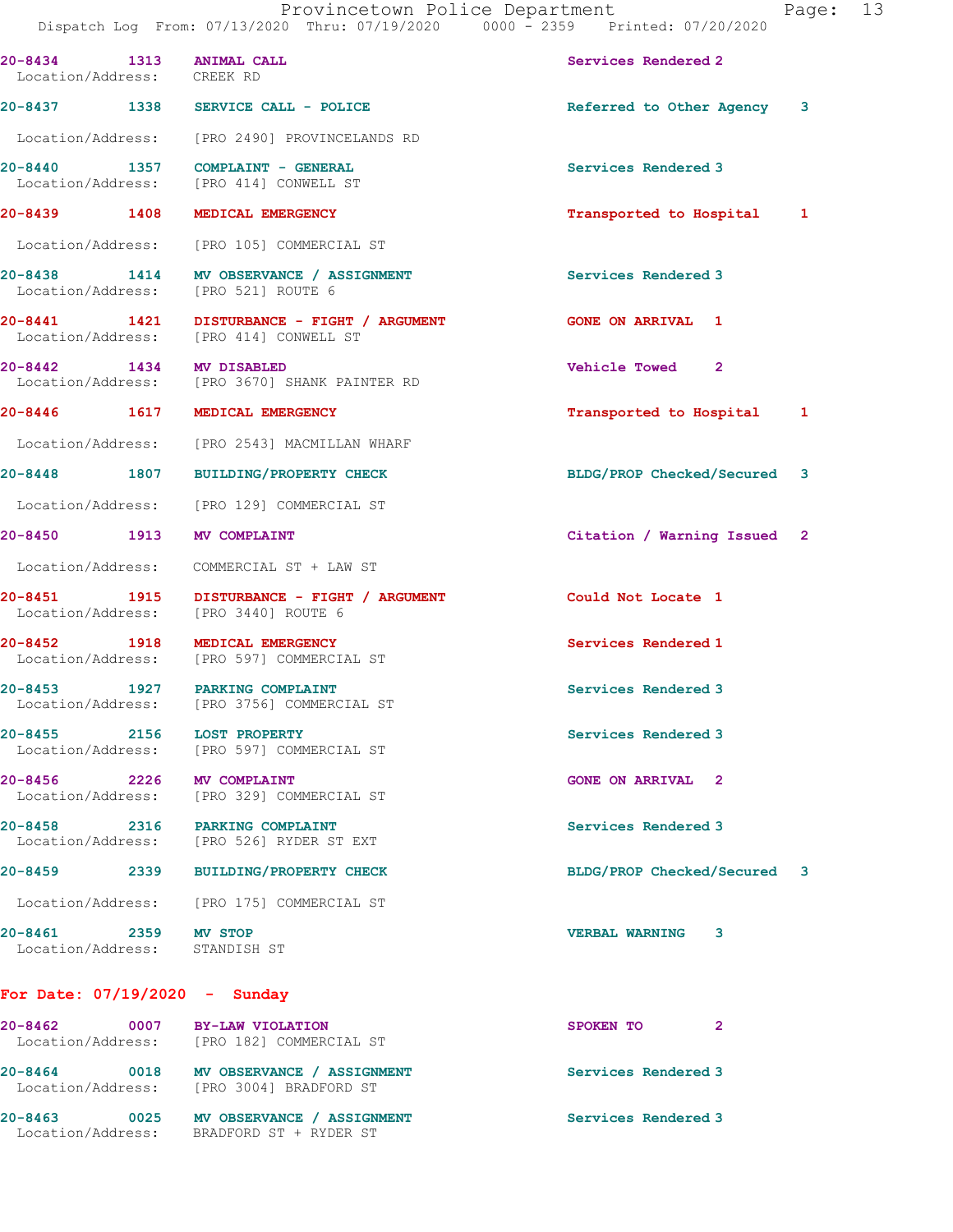|                                   |      | 20-8466 0104 BUILDING/PROPERTY CHECK                                                            | BLDG/PROP Checked/Secured 3 |   |
|-----------------------------------|------|-------------------------------------------------------------------------------------------------|-----------------------------|---|
|                                   |      | Location/Address: [PRO 440] HARRY KEMP WAY                                                      |                             |   |
|                                   |      | 20-8467 0145 PARK, WALK & TALK<br>Location/Address: [PRO 3259] MACMILLAN WHARF                  | Services Rendered 3         |   |
| 20-8468 0316                      |      | ALARM - FIRE<br>Location/Address: [PRO 1980] CARVER ST                                          | False Alarm 1               |   |
|                                   |      | 20-8469 0352 BUILDING/PROPERTY CHECK                                                            | BLDG/PROP Checked/Secured 3 |   |
|                                   |      | Location/Address: [PRO 3151] COMMERCIAL ST                                                      |                             |   |
| 20-8470 0426                      |      | <b>BUILDING/PROPERTY CHECK</b>                                                                  | BLDG/PROP Checked/Secured 3 |   |
|                                   |      | Location/Address: [PRO 530] SHANK PAINTER RD                                                    |                             |   |
|                                   |      | 20-8471 0526 MV OBSERVANCE / ASSIGNMENT<br>Location/Address: JEROME SMITH RD + SHANK PAINTER RD | Services Rendered 3         |   |
|                                   |      | 20-8472 0543 ANIMAL CALL<br>Location/Address: [PRO 2519] ROUTE 6                                | Services Rendered 2         |   |
|                                   |      | 20-8473 0558 BUILDING/PROPERTY CHECK                                                            | BLDG/PROP Checked/Secured 3 |   |
|                                   |      | Location/Address: [PRO 2490] PROVINCELANDS RD                                                   |                             |   |
| 20-8474 0559                      |      | <b>BUILDING/PROPERTY CHECK</b>                                                                  | BLDG/PROP Checked/Secured 3 |   |
|                                   |      | Location/Address: [PRO 3296] SHANK PAINTER RD                                                   |                             |   |
| 20-8476 0625                      |      | <b>FOLLOW UP</b><br>Location/Address: [PRO 2490] PROVINCELANDS RD                               | Services Rendered 2         |   |
| 20-8475 0628                      |      | SERVICE CALL - POLICE<br>Location/Address: [PRO 516] RACE POINT RD                              | Services Rendered 3         |   |
| 20-8477 0812                      |      | PARKING COMPLAINT<br>Location/Address: [PRO 4019] HARBOR HILL RD                                | 3<br>SPOKEN TO              |   |
|                                   |      | 20-8478 0826 BUILDING/PROPERTY CHECK                                                            | BLDG/PROP Checked/Secured 3 |   |
|                                   |      | Location/Address: [PRO 3430] COMMERCIAL ST                                                      |                             |   |
| 20-8480                           | 0930 | PARKING COMPLAINT                                                                               | Referred to Other Agency    | 3 |
|                                   |      | Location/Address: [PRO 842] COMMERCIAL ST                                                       |                             |   |
| 20-8482                           | 1019 | <b>BUILDING/PROPERTY CHECK</b>                                                                  | BLDG/PROP Checked/Secured 3 |   |
| Location/Address:                 |      | [PRO 488] MAYFLOWER ST                                                                          |                             |   |
| 20-8483 1022<br>Location/Address: |      | PROPERTY DAMAGE<br>[PRO 2248] COMMERCIAL ST                                                     | Services Rendered 3         |   |
| 20-8484<br>Location/Address:      | 1024 | <b>LOST PROPERTY</b><br>[PRO 223] COMMERCIAL ST                                                 | Services Rendered 3         |   |
| 20-8486                           | 1135 | <b>BUILDING/PROPERTY CHECK</b>                                                                  | BLDG/PROP Checked/Secured 3 |   |
|                                   |      | Location/Address: [PRO 182] COMMERCIAL ST                                                       |                             |   |
| 20-8487 1147<br>Location/Address: |      | LOST PROPERTY<br>SHANK PAINTER RD                                                               | Services Rendered 3         |   |
| 20-8488<br>Location/Address:      | 1157 | PARKING COMPLAINT<br>[PRO 1067] PLEASANT ST                                                     | Services Rendered 3         |   |
| 20-8492                           | 1322 | 911 - GENERAL                                                                                   | Services Rendered 1         |   |